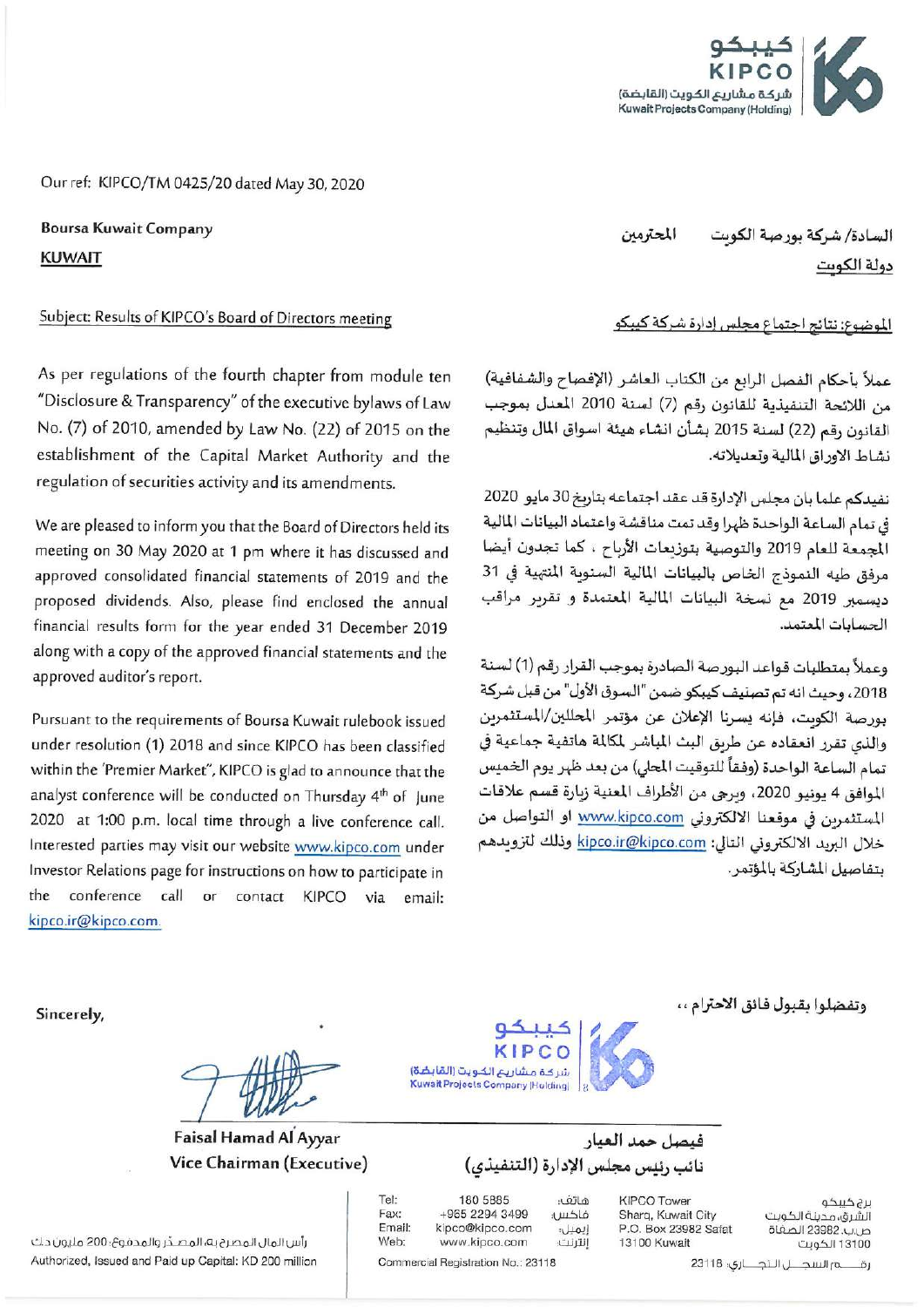نموذج نتائج البيانات المالية الشركات الكوبتية (د.ك.)

**Financial Results Form Kuwaiti Company (KWD)** 

| Select from the list                                                                  | 2019-12-31 | اخترمن القائمة                                                                  |  |
|---------------------------------------------------------------------------------------|------------|---------------------------------------------------------------------------------|--|
| Company Name                                                                          |            | اسم الشركة                                                                      |  |
| Kuwait Projects Company (Holding) K.S.C.P.                                            |            | شركة مشاربع الكوبت (القابضة ) ش.م.ك.ع                                           |  |
| Board of Directors Meeting Date                                                       |            | تاريخ اجتماع مجلس الإدارة                                                       |  |
|                                                                                       | 2020-05-30 |                                                                                 |  |
| <b>Required Documents</b>                                                             |            | المستندات الواجب إرفاقها بالنموذج                                               |  |
| Approved financial statements<br>$\times$<br>Approved auditor's report<br>$\boxtimes$ |            | ⊠ نسخة من البيانات المالية المعتمدة<br>لكا نسخة من تقرير مراقب العسايات المعتمد |  |

|                                                                                                                                               | السنة الحالية       | السنة المفارنة          | التغيير (%) |
|-----------------------------------------------------------------------------------------------------------------------------------------------|---------------------|-------------------------|-------------|
| البيان                                                                                                                                        | <b>Current Year</b> | <b>Comparative Year</b> | Change (%)  |
| Statement                                                                                                                                     | 2019-12-31          | 2018-12-31              |             |
| صافي الربح (الخسارة) الخاص بمساهمي الشركة الأم<br>Net Profit (Loss) represents the amount<br>attributable to the owners of the parent Company | 30,011,000          | 28,279,000              | 6%          |
| ربحية (خسارة) السهم الأساسية والمخففة<br>Basic & Diluted Earnings per Share                                                                   | 10.1                | 14.8                    | (32%)       |
| الموجودات المتداولة<br><b>Current Assets</b>                                                                                                  | 5,745,064,000       | 5,682,797,000           | 1%          |
| إجمالي الموجودات<br><b>Total Assets</b>                                                                                                       | 10,315,774,000      | 10,370,311,000          | (0.5%)      |
| المطلوبات المتداولة<br><b>Current Liabilities</b>                                                                                             | 7,195,023,000       | 7,185,033,000           | 0.1%        |
| إجمالي المطلوبات<br><b>Total Liabilities</b>                                                                                                  | 9,218,288,000       | 9,359,676,000           | (1.5%)      |
| إجمالي حقوق الملكية الخاصة بمساهمي الشركة الأم<br>Total Equity attributable to the owners of the<br>Parent Company                            | 338,408,000         | 277,063,000             | 22%         |
| إجمالي الإيرادات التشغيلية<br><b>Total Operating Revenue</b>                                                                                  | 766,170,000         | 774,368,000             | (1%)        |
| صافي الربح (الخسارة) التشغيلية<br>Net Operating Profit (Loss)                                                                                 | 130,393,000         | 134,543,000             | (3%)        |
| الخسائر المتراكمة / رأس المال المدفوع<br>Accumulated Loss / Paid-Up Share Capital                                                             | <b>NA</b>           | <b>NA</b>               | <b>NA</b>   |



Financial Results Form Kuwaiti Company (KWD)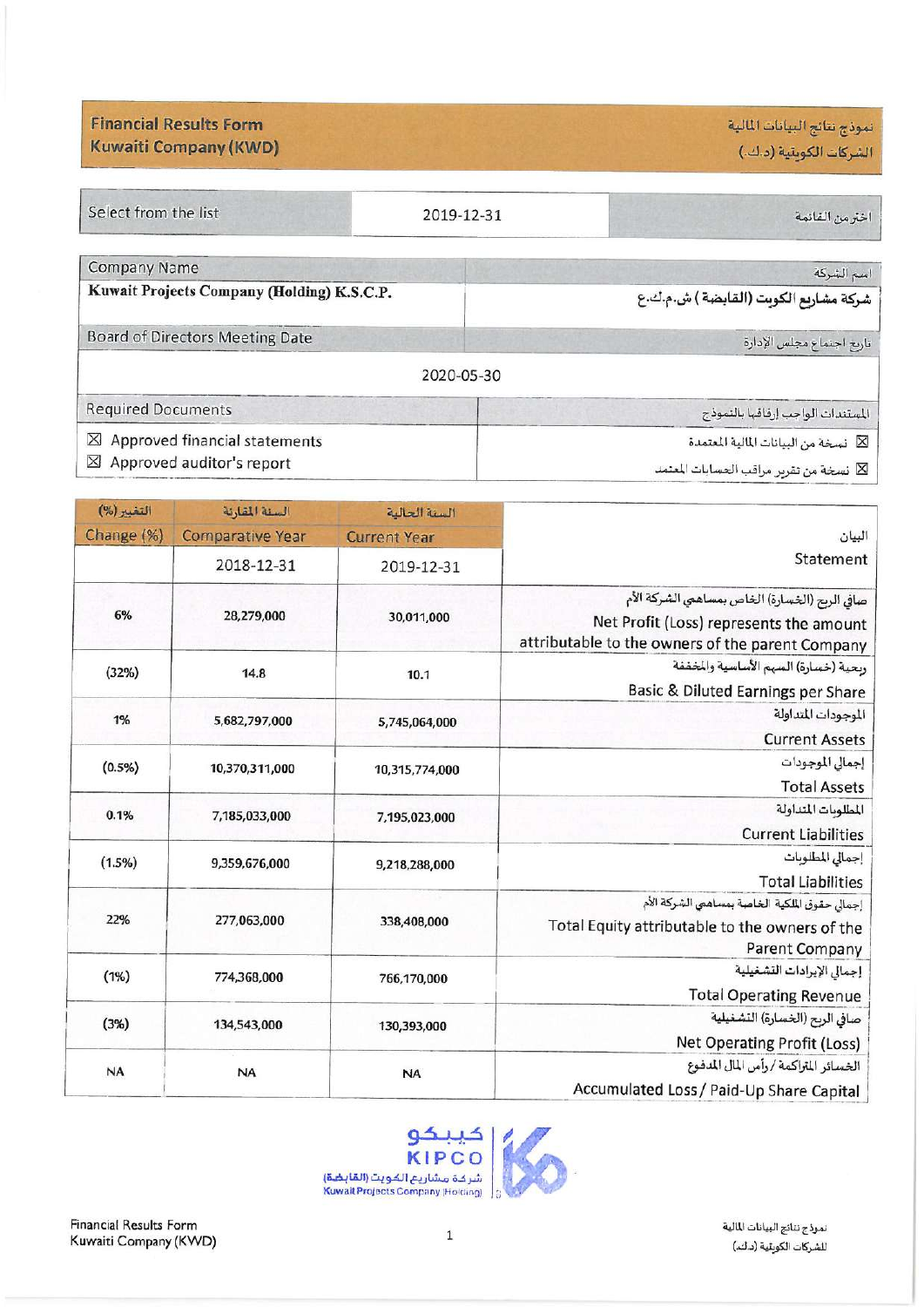|                                                                                                                                               | الربع الر لع الحالي            | الربع الر لع المقارن                      | التغيير (%) |  |
|-----------------------------------------------------------------------------------------------------------------------------------------------|--------------------------------|-------------------------------------------|-------------|--|
| البيان<br>Statement                                                                                                                           | Fourth quarter Current<br>Year | Fourth quarter<br><b>Comparative Year</b> | Change (%)  |  |
|                                                                                                                                               | 2019-12-31                     | 2018-12-31                                |             |  |
| صافي الربح (الخسارة) الخاص بمساهمي الشركة الأم<br>Net Profit (Loss) represents the amount<br>attributable to the owners of the parent Company | 7,255,000                      | 7,906,000                                 | (8%)        |  |
| ربحية (خسارة) السهم الأساسية والمخففة<br><b>Basic &amp; Diluted Earnings per Share</b>                                                        | 2.6                            |                                           | (53%)       |  |
| إجمالي الإيرادات التشغيلية<br><b>Total Operating Revenue</b>                                                                                  | 211,086,000                    | 213,448,000                               | (1%)        |  |
| صافي الربح (الخسارة) التشغيلية<br>Net Operating Profit (Loss)                                                                                 | 44,760,000                     | 27,203,000                                | 65%         |  |

• Not Applicable for first Quarter

· لا ينطبق على الربع الأول

| Increase/Decrease in Net Profit (Loss) is due to                                                                                                                                                                                                       | سبب ارتفاع/انحفاض صافي الربح (الخسارة)                                                                                                                                                                     |  |
|--------------------------------------------------------------------------------------------------------------------------------------------------------------------------------------------------------------------------------------------------------|------------------------------------------------------------------------------------------------------------------------------------------------------------------------------------------------------------|--|
| The increase in the net profit for the year ended<br>31/12/2019 over the comparative year of 2018 is<br>mainly driven by the increase in revenues and profits<br>of the group companies operating in Industrial, Real<br>estate & Educational sectors. | يعود سبب ارتفاع الأرباح للسنة المنتهية في 2019/12/31<br>مقارنة بالفترة ذاتها من العام 2018 بشكل رئيسي الى الارتفاع في<br>  إيرادات و أرباح شركات المجموعة العاملة في قطاعات الصناعة ,<br>العقار و التعليم. |  |
| <b>Total Revenue realized from dealing with related</b><br>parties (value, KWD)                                                                                                                                                                        | بلغ إحمالي الإيرادات من التعاملات مع الأطراف ذات الصلة (الملغ<br>د.ك.)                                                                                                                                     |  |
| 19,786,000                                                                                                                                                                                                                                             | 19,786,000                                                                                                                                                                                                 |  |
| <b>Total Expenditures incurred from dealing with</b><br>related parties (value, KWD)                                                                                                                                                                   | بلغ إجمالي المصروفات من التعاملات مع الأطراف ذات الصلة (الملغ<br>د.ك.)                                                                                                                                     |  |
| 4,751,000                                                                                                                                                                                                                                              | 4,751,000                                                                                                                                                                                                  |  |

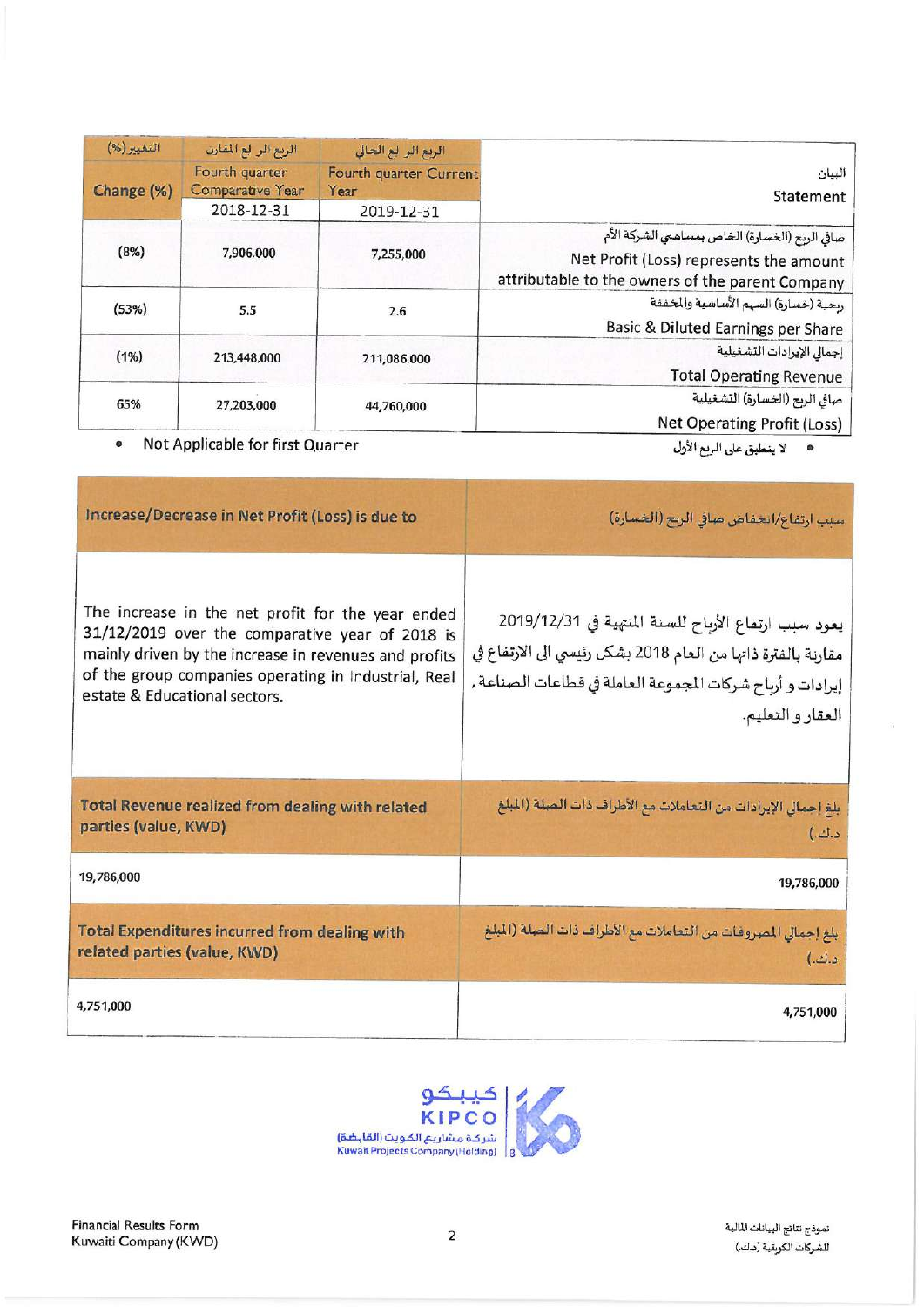| <b>Corporate Actions</b>                                        |                          |                                       |                                            | استحقاقات الأسهم (الإجراءات المؤسسية) |
|-----------------------------------------------------------------|--------------------------|---------------------------------------|--------------------------------------------|---------------------------------------|
| اللسبة                                                          |                          | القيمة                                |                                            |                                       |
| 10%<br>(10 فلس كوبتي لكل سهم)<br>(10 Kuwaiti Fils per<br>share) | 18,123,698<br>دينار كوبق |                                       | توزيعات نقدية<br><b>Cash Dividends</b>     |                                       |
|                                                                 | None /لا يوجد            |                                       | توزيعات أسهم منحة<br><b>Bonus Share</b>    |                                       |
|                                                                 | None /لا يوجد            |                                       | توزيعات أخرى<br><b>Other Dividend</b>      |                                       |
|                                                                 | None /لا يوجد            |                                       | عدم توزيع أرباح<br>No Dividends            |                                       |
|                                                                 |                          |                                       |                                            |                                       |
|                                                                 | None /لا يوجد            | علاوة الإصدار<br><b>Issue Premium</b> | None /لا يوجد                              | زيادة رأس المال<br>Capital Increase   |
|                                                                 | None /لا يوجد            |                                       | تخفيض رأس المال<br><b>Capital Decrease</b> |                                       |

| The Company's comments in case the auditor | تعقيب الشركة في حال قيام مر قب الحسابات بإبداء ملاحظات أو |  |  |
|--------------------------------------------|-----------------------------------------------------------|--|--|
| has concerns or a qualified opinion        | تحفظات                                                    |  |  |
| None                                       | لايوجد                                                    |  |  |

| خنم الشركة                                                                                 | التوقيع          | المسمى الوظيفي                                                    | الاسم       |
|--------------------------------------------------------------------------------------------|------------------|-------------------------------------------------------------------|-------------|
| <b>Company Seal</b>                                                                        | <b>Signature</b> | <b>Title</b>                                                      | <b>Name</b> |
| تيبيد<br>KIPCO<br>شركة مشاريع الكأويت (المابضة<br><b>Juwait Projects Company (Holding)</b> |                  | Vice Chairman (Executive)<br>نائب رئيس مجلس الإدارة<br>(التنفيذي) |             |

Attach a copy of the financial statements approved by the Board of<br>Directors and the approved auditor's report

يجب ارفاق نسخة البيانات المالية المقمدة من مجلس الإدارة وتقرير مر قب الحسابات المعتمد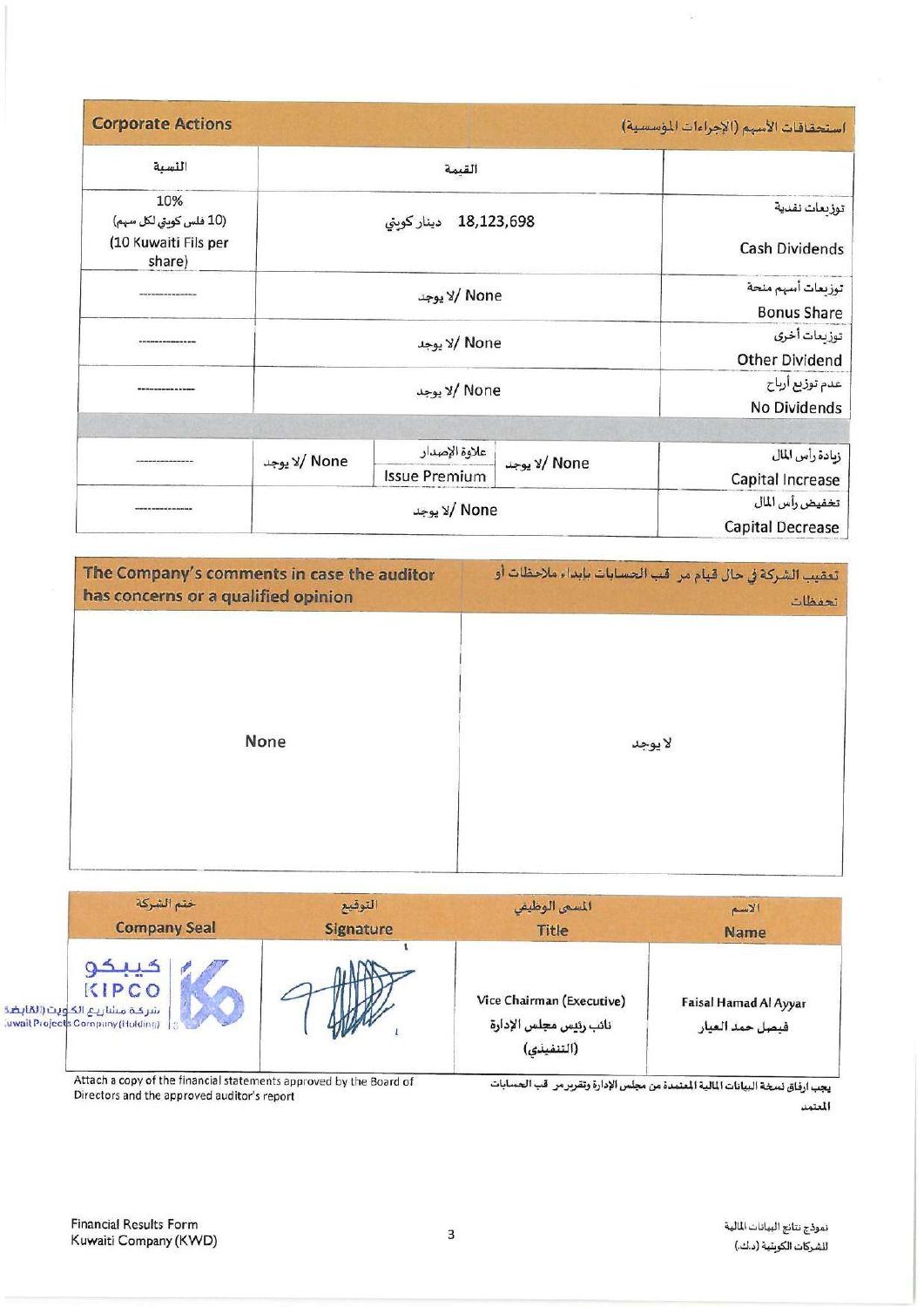

Ernst & Young Al Aiban, Al Osaimi & Partners P.O. Box 74 18–21st Floor, Baitak Tower Ahmed Al Jaber Street Safat Square 13001, Kuwait

Tel: +965 2295 5000 Fax: +965 2245 6419 kuwait@kw.ey.com ey.com/mena



Arraya Tower 2, Floors 41 & 42 Abdulaziz Hamad Alsagar St., Sharq P.O. Box 2115, Safat 13022, State of Kuwait

> T +965 22961000 F +965 22412761 www.rsm.global/kuwait

## **INDEPENDENT AUDITOR'S REPORT TO THE SHAREHOLDERS OF KUWAIT PROJECTS COMPANY HOLDING K.S.C.P.**

### **Report on the Audit of the Consolidated Financial Statements**

#### *Opinion*

We have audited the consolidated financial statements of Kuwait Projects Company Holding K.S.C.P. (the "Parent Company") and its subsidiaries (collectively the "Group"), which comprise the consolidated statement of financial position as at 31 December 2019, and the consolidated income statement, consolidated statement of comprehensive income, consolidated statement of changes in equity and consolidated cash flow statement for the year then ended, and notes to the consolidated financial statements, including a summary significant accounting policies.

In our opinion, the accompanying consolidated financial statements present fairly, in all material respects, the consolidated financial position of the Group as at 31 December 2019, and its consolidated financial performance and its consolidated cash flows for the year then ended in accordance with International Financial Reporting Standards.

### *Basis for Opinion*

We conducted our audit in accordance with International Standards on Auditing (ISAs). Our responsibilities under those standards are further described in the *Auditor's Responsibilities for the Audit of the Consolidated Financial Statements* section of our report. We are independent of the Group in accordance with the *International Code of Ethics for Professional Accountants (*including International Independence Standards*) (IESBA Code)* and we have fulfilled our other ethical responsibilities in accordance with the *IESBA Code*. We believe that the audit evidence we have obtained is sufficient and appropriate to provide basis for our opinion.

### *Emphasis of Matter*

We draw attention to Note 31 to the consolidated financial statements which describes subsequent events related to a non-current asset held for sale. Our opinion is not modified in respect of this matter.

### *Key Audit Matters*

Key audit matters are those matters that, in our professional judgment, were of most significance in our audit of the consolidated financial statements of the current period. These matters were addressed in the context of our audit of the consolidated financial statements as a whole, and in forming our opinion thereon, and we do not provide a separate opinion on these matters. For each matter below, our description of how our audit addressed the matter is provided in that context.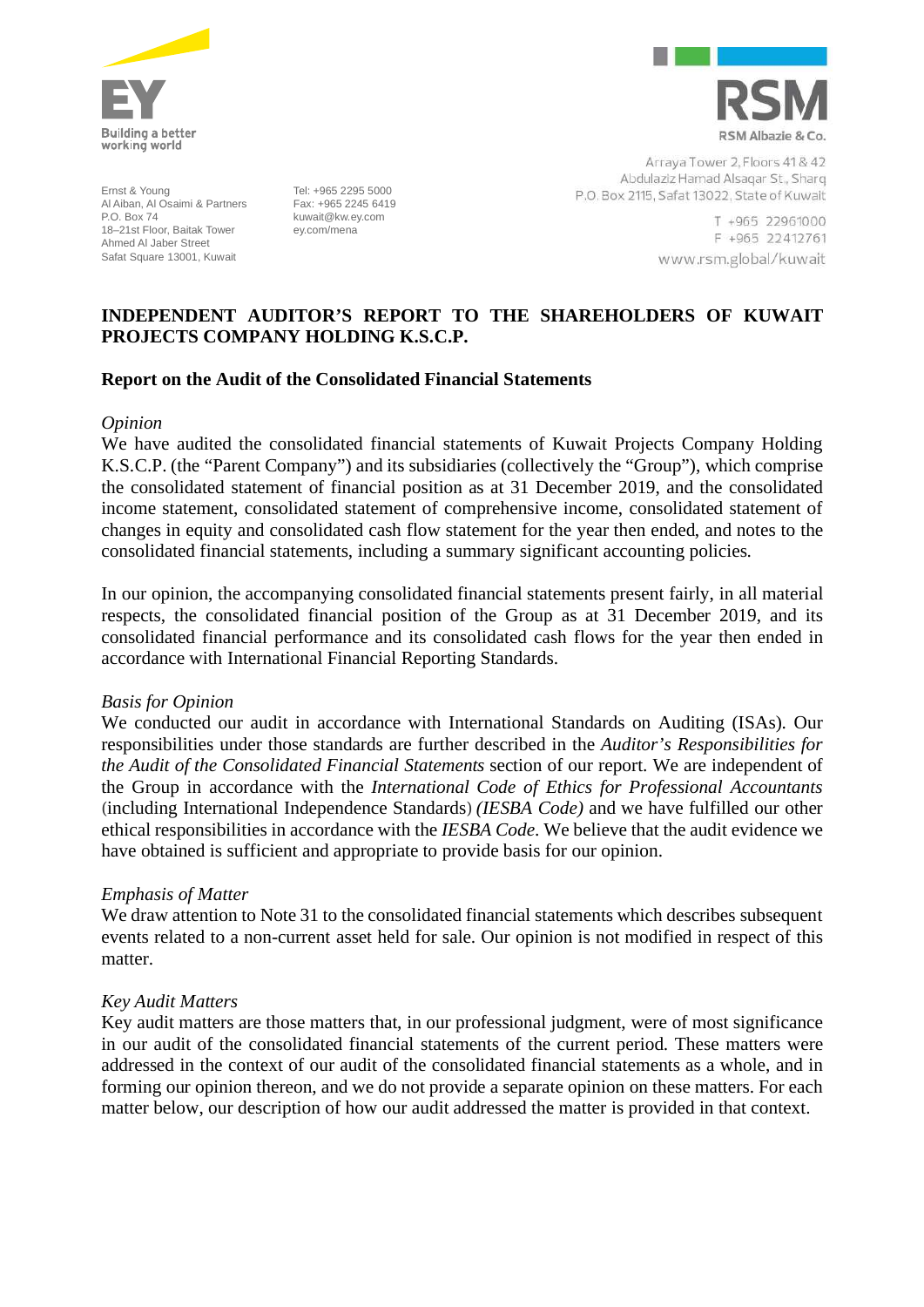



## **Report on the Audit of the Consolidated Financial Statements (continued)**

### *Key Audit Matters (continued)*

### *Expected credit losses (ECL) on loans and advances*

Loans and advances of the Group's commercial banking subsidiaries represent a significant part of the total assets. The implementation of IFRS 9: Financial Instruments (IFRS 9) significantly changed the approach to determine the provisions against financial assets and incorporated a more forward-looking approach to determine the recoverability of the financial assets. Recognition of ECL under IFRS 9, is a complex accounting policy, which requires considerable judgement in its application. ECL is dependent on management's judgement in assessing significant increase in credit risk on initial recognition and significant increase in credit risk subsequently at reporting date for classification of credit facilities into various stages, determining when a default has occurred, review of models for assessing the probability of default of customers and estimating cash flows from recovery procedures or realization of collateral. Due to the significance of credit facilities, the related estimation uncertainty and judgements applied and the Group's exposure to loans and advances forming a major portion of the Group's assets, ECL for loans and advances is considered as a key audit matter.

As part of our audit of the commercial banking subsidiaries our audit procedures included:

- Gaining an understanding of the Group's key credit processes comprising granting, booking, monitoring and provisioning and testing the operating effectiveness of key controls over these processes;
- $\blacktriangleright$  We obtained the understanding of the design and tested the operating effectiveness of relevant controls over ECL model, including model build and approval, ongoing monitoring / validation, model governance and arithmetical accuracy. We have also checked completeness and accuracy of the data used and the reasonableness of the management assumptions;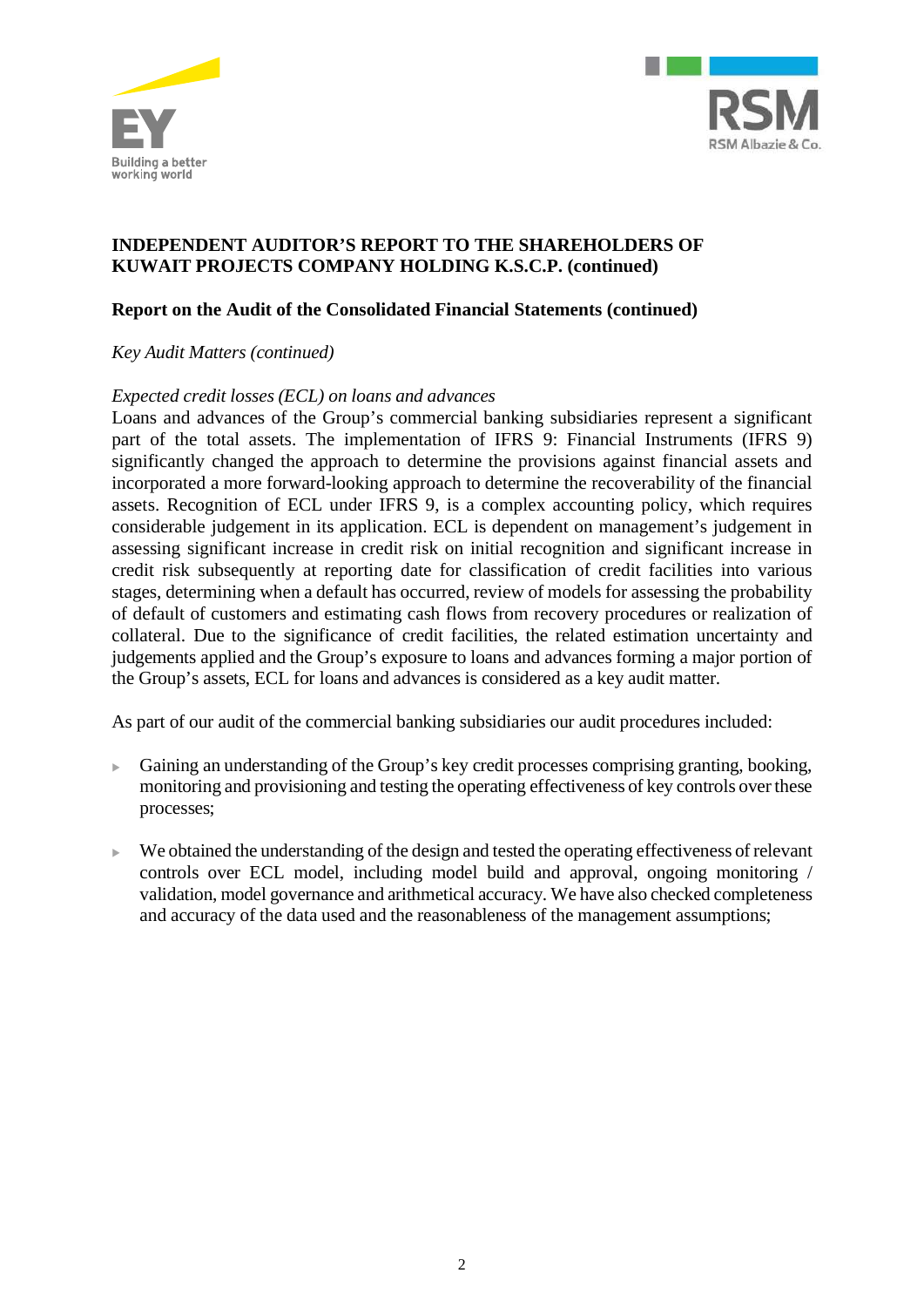



# **Report on the Audit of the Consolidated Financial Statements (continued)**

*Key Audit Matters (continued)*

*Expected credit losses (ECL) on loans and advances (continued)*

- We understood and assessed the significant modeling assumptions for exposures as well as overlays with a focus on:
	- Key modeling assumptions adopted by the Group; and
	- Basis for and data used to determine overlays.
- We assessed:
	- the Group's IFRS 9 based impairment provisioning policy including significant increase in credit risk criteria with the requirements of IFRS 9;
	- the Group's ECL modeling techniques and methodology against the requirements of IFRS 9; and
	- the soundness of the Group's loan grading processes and mathematical integrity of the models.
- For a sample of exposures, we performed procedures to evaluate:
	- § Appropriateness of exposure at default, probability of default and loss given default (including collateral values used) in the calculation of ECL;
	- § Timely identification of exposures with a significant increase in credit risk and appropriateness of the Group's staging; and
	- ECL calculation.
- For forward looking information used by the Group's management in its ECL calculations, we held discussions with management and checked internal approvals by management for the economic outlook used for purposes of calculating ECL.

We further considered the adequacy of the disclosures in the consolidated financial statements in relation to impairment of loans and advances as required under IFRS 9. Refer to the critical accounting estimates and judgements and disclosures of loans and advances in Note 2.7 and 4 to the consolidated financial statements.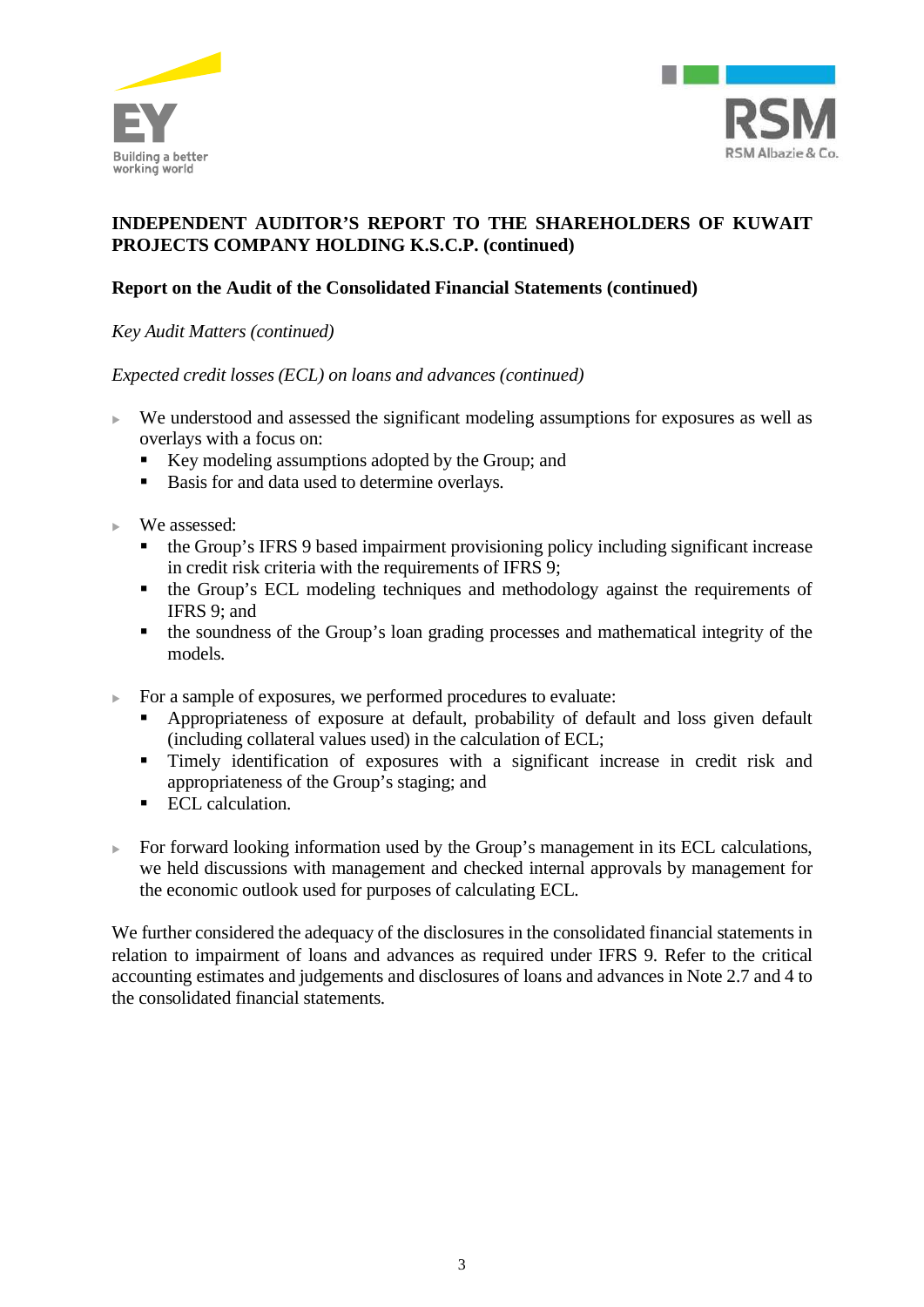



## **Report on the Audit of the Consolidated Financial Statements (continued)**

### *Key Audit Matters (continued)*

### *Impairment testing of investment in associates*

The Group has interests in number of associates which are significant to the Group's consolidated financial statements. The Group's carrying value of its investments in Qurain Petrochemical Industries Company K.S.C.P. ("QPIC"), Gulf Insurance Group K.S.C.P. ("GIG") and Advance Technology Company K.S.C.P. ("ATC") are significantly higher than the proportion of equity attributable to Group's ownership interest in these associates. Significant management judgement is required in determining the investment's recoverable amount based on its value-in-use. The projected future cash flows and discount rates used by the Group in determining the investment's value-in-use are subject to estimation uncertainty and sensitivity. Therefore, we considered this as a key audit matter.

Our audit procedures included, amongst others:

- $\blacktriangleright$  We involved our valuation specialists to assist us in assessment of the Group's methodology and testing the key assumptions used by the Group to calculate value-in-use of the investments in associates.
- $\blacktriangleright$  We evaluated the reasonableness of the cash flow projections and considered the appropriateness of key inputs such as long-term growth rates used to extrapolate these cash flows and the discount rate and compared these to available external data.

We also assessed the adequacy of the Group's disclosure in Note 8 of the consolidated financial statements.

### *Impairment testing of goodwill and intangible assets*

Impairment testing of goodwill and intangible assets performed by the management was significant to our audit because the assessment of the recoverable amount of goodwill and intangible assets under the value-in-use basis is complex and requires considerable judgment on the part of management. Estimates of future cash flows are based on management's views of variables such as the interest margins, discount rates, market share assumptions, projected growth rates and economic conditions such as the economic growth and expected inflation rates . We considered this area to be as key audit matter.

Our audit procedures included, amongst others:

- We involved our valuation experts to assist us in evaluating the appropriateness of the valuation model and testing key assumptions used in the impairment analysis, such as the discount rate and terminal growth rate.
- $\blacktriangleright$  We also evaluated the sensitivity analyses performed by management around key assumptions noted above and challenged the outcomes of the assessment.

Furthermore, we assessed the adequacy of the Group's disclosures included in Note 10 of the consolidated financial statements related to those assumptions. The Group's policy on impairment testing is disclosed in Note 2 of the consolidated financial statements.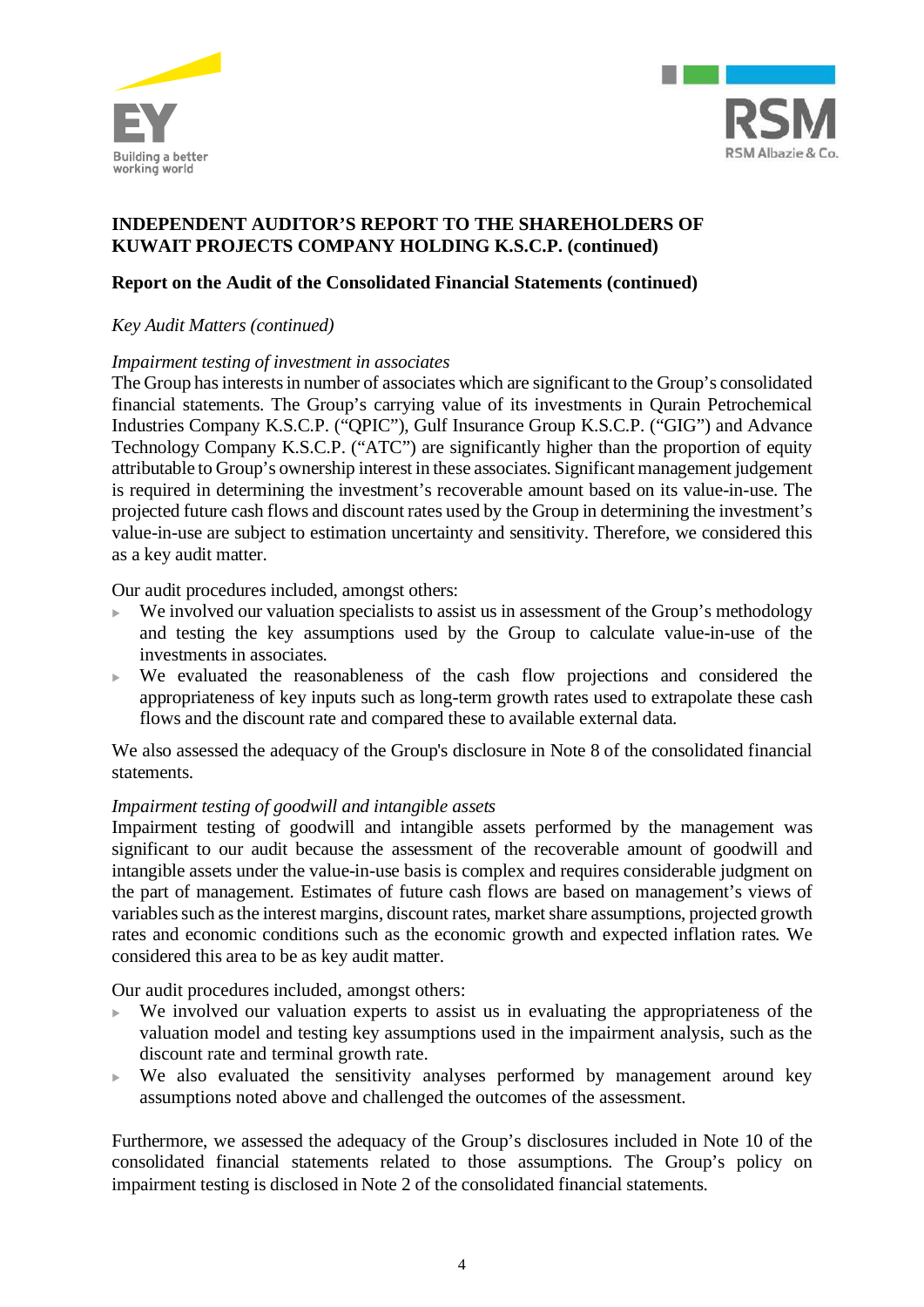



## **Report on the Audit of the Consolidated Financial Statements (continued)**

### *Key Audit Matters (continued)*

### *Valuation of investment properties*

Investment properties are significant to the Group's consolidated financial statements. The management determines the fair value of its investment properties and uses external appraisers to support the valuation. The valuation of the investment properties at fair value is highly dependent on estimates and assumptions, such as average net initial yield, reversionary yield, inflation rate, vacancy rates, growth in rental rates, market knowledge and historical transactions. Given the size and complexity of the valuation of investment properties and the importance of the disclosures relating to the assumptions used in the valuation, we considered this as a key audit matter.

Our audit procedures included, amongst others:

- We evaluated the quality and objectivity of the valuation process and the independence and expertise of external appraisers. We also evaluated the accuracy of the property data provided by the Group to the external appraisers, which are used as input for the purpose of valuations.
- $\triangleright$  We have assessed the appropriateness and reasonableness of the valuation methodologies, key assumptions and estimates used in the valuations on a sample basis, based on evidence of comparable market transactions and other publicly available information of the property industry.

We further evaluated the management's sensitivity analysis to ascertain the impact of reasonably possible changes to key assumptions on the fair value of investment properties. We also assessed the adequacy of the disclosures relating to the assumptions and sensitivity of such assumptions in Note 9 of the consolidated financial statements*.*

### *Valuation of derivative financial instruments*

The Group has significant derivative financial instruments, the valuation of which is determined through the application of valuation techniques, which often involve the exercise of judgement and the use of assumptions and estimates. Due to the significance of derivative financial instruments and the related estimation uncertainty, this was considered as a key audit matter.

Our audit procedures included, amongst others:

- We involved our valuation specialists to assist us in evaluation of the methodologies, inputs and assumptions used by the Group in determining the fair values of the derivative financial instruments.
- $\triangleright$  We challenged inputs used to externally available market data to assess whether appropriate assumptions were used in the valuation.
- $\triangleright$  We also compared valuations derived from our internal valuation model, for a sample of instruments, to the fair values determined by the Group.

Further we evaluated the adequacy of the Group's disclosures in Note 27 in the consolidated financial statements about the valuation basis and inputs used in the fair value measurement.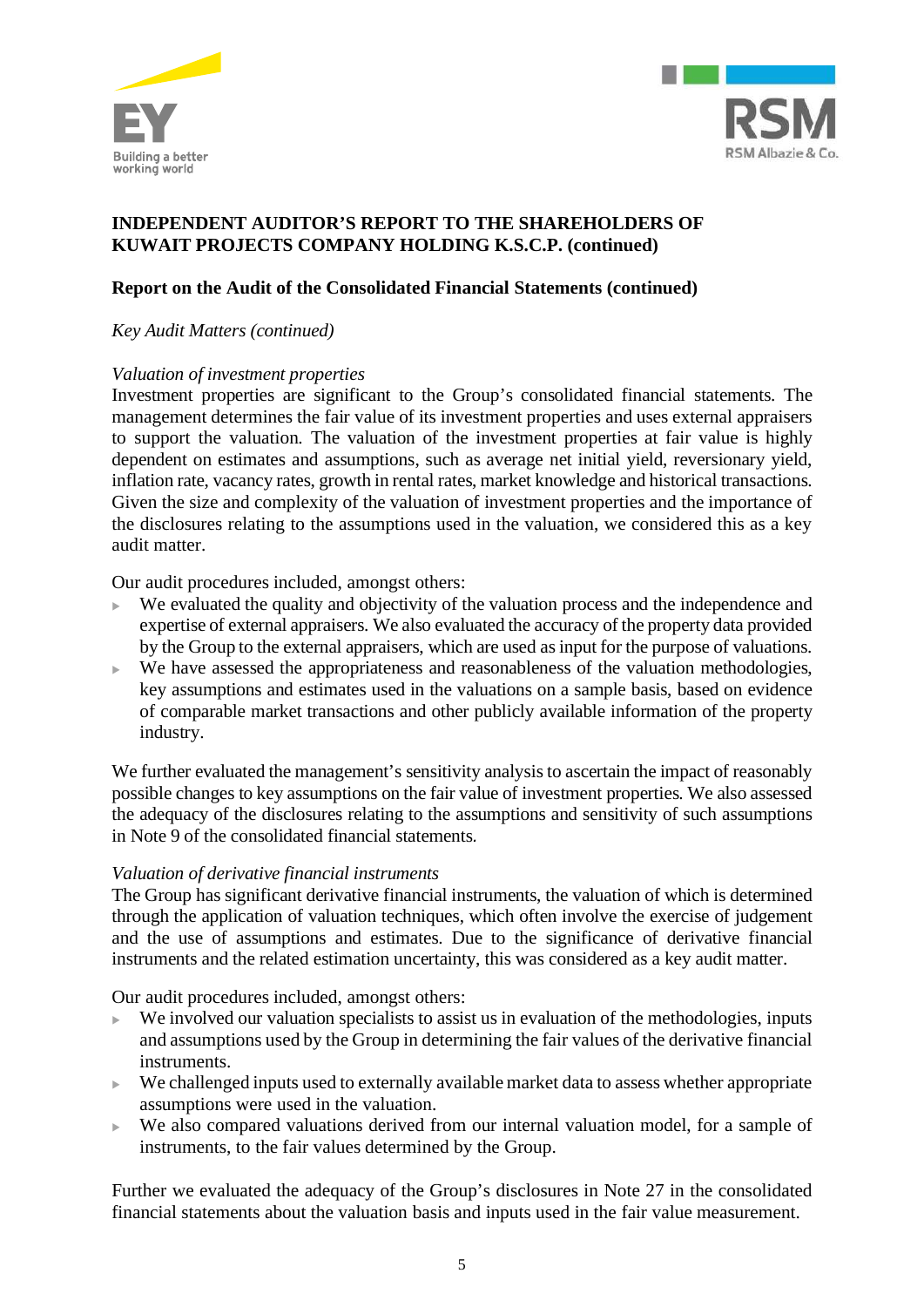



## **Report on the Audit of the Consolidated Financial Statements (continued)**

*Other information included in the Group's 2019 Annual Report*

Management is responsible for the other information. Other information consists of the information included in the Group's 2019 Annual Report, other than the consolidated financial statements and our auditors' report thereon. We obtained the report of the Parent Company's Board of Directors prior to the date of our auditors' report, and we expect to obtain the remaining sections of the Annual Report after the date of our auditors' report.

Our opinion on the consolidated financial statements does not cover the other information and we do not and will not express any form of assurance conclusion thereon.

In connection with our audit of the consolidated financial statements, our responsibility is to read the other information identified above and, in doing so, consider whether the other information is materially inconsistent with the consolidated financial statements or our knowledge obtained in the audit, or otherwise appears to be materially misstated. If, based on the work we have performed on the other information that we obtained prior to the date of this auditor's report, we conclude that there is a material misstatement of this other information, we are required to report that fact. We have nothing to report in this regard.

## *Responsibilities of Management and Those Charged with Governance for the Consolidated Financial Statements*

Management is responsible for the preparation and fair presentation of the consolidated financial statements in accordance with IFRSs, and for such internal control as management determines is necessary to enable the preparation of consolidated financial statements that are free from material misstatement, whether due to fraud or error.

In preparing the consolidated financial statements, management is responsible for assessing the Group's ability to continue as a going concern, disclosing, as applicable, matters related to going concern and using the going concern basis of accounting unless management either intends to liquidate the Group or to cease operations, or has no realistic alternative but to do so.

Those Charged with Governance are responsible for overseeing the Group's financial reporting process.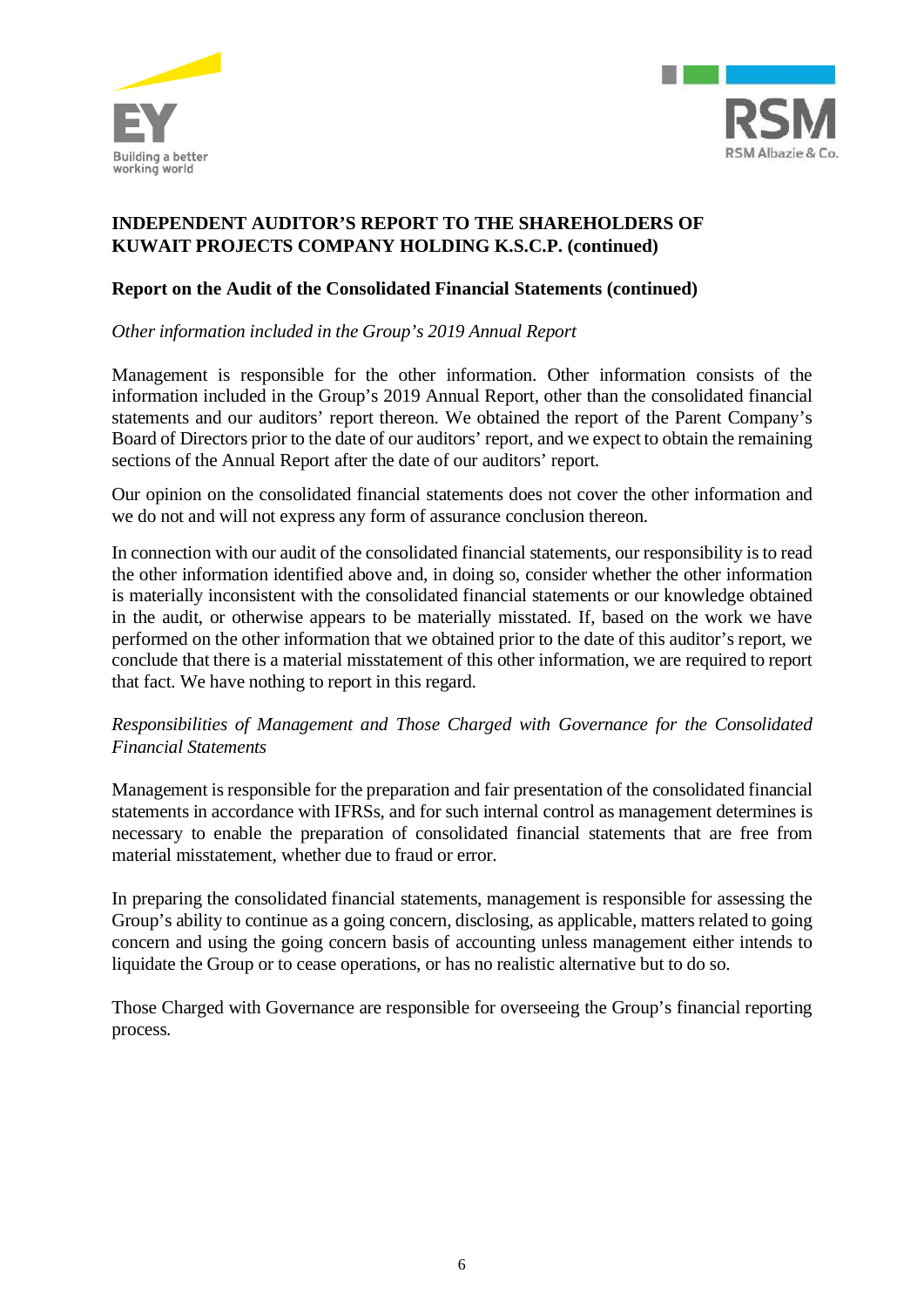



## **Report on the Audit of the Consolidated Financial Statements (continued)**

### *Auditor's Responsibilities for the Audit of the Consolidated Financial Statements*

Our objectives are to obtain reasonable assurance about whether the consolidated financial statements as a whole are free from material misstatement, whether due to fraud or error, and to issue an auditor's report that includes our opinion. Reasonable assurance is a high level of assurance, but is not a guarantee that an audit conducted in accordance with ISAs will always detect a material misstatement when it exists. Misstatements can arise from fraud or error and are considered material if, individually or in the aggregate, they could reasonably be expected to influence the economic decisions of users taken on the basis of these consolidated financial statements.

As part of an audit in accordance with ISAs, we exercise professional judgment and maintain professional scepticism throughout the audit. We also:

- <sup>u</sup> Identify and assess the risks of material misstatement of the consolidated financial statements, whether due to fraud or error, design and perform audit procedures responsive to those risks, and obtain audit evidence that is sufficient and appropriate to provide a basis for our opinion. The risk of not detecting a material misstatement resulting from fraud is higher than for one resulting from error, as fraud may involve collusion, forgery, intentional omissions, misrepresentations, or the override of internal control.
- $\triangleright$  Obtain an understanding of internal control relevant to the audit in order to design audit procedures that are appropriate in the circumstances, but not for the purpose of expressing an opinion on the effectiveness of the Group's internal control.
- Evaluate the appropriateness of accounting policies used and the reasonableness of accounting estimates and related disclosures made by management.
- $\triangleright$  Conclude on the appropriateness of management's use of the going concern basis of accounting and based on the audit evidence obtained, whether a material uncertainty exists related to events or conditions that may cast significant doubt on the Group's ability to continue as a going concern. If we conclude that a material uncertainty exists, we are required to draw attention in our auditor's report to the related disclosures in the consolidated financial statements or, if such disclosures are inadequate, to modify our opinion. Our conclusions are based on the audit evidence obtained up to the date of our auditor's report. However, future events or conditions may cause the Group to cease to continue as a going concern.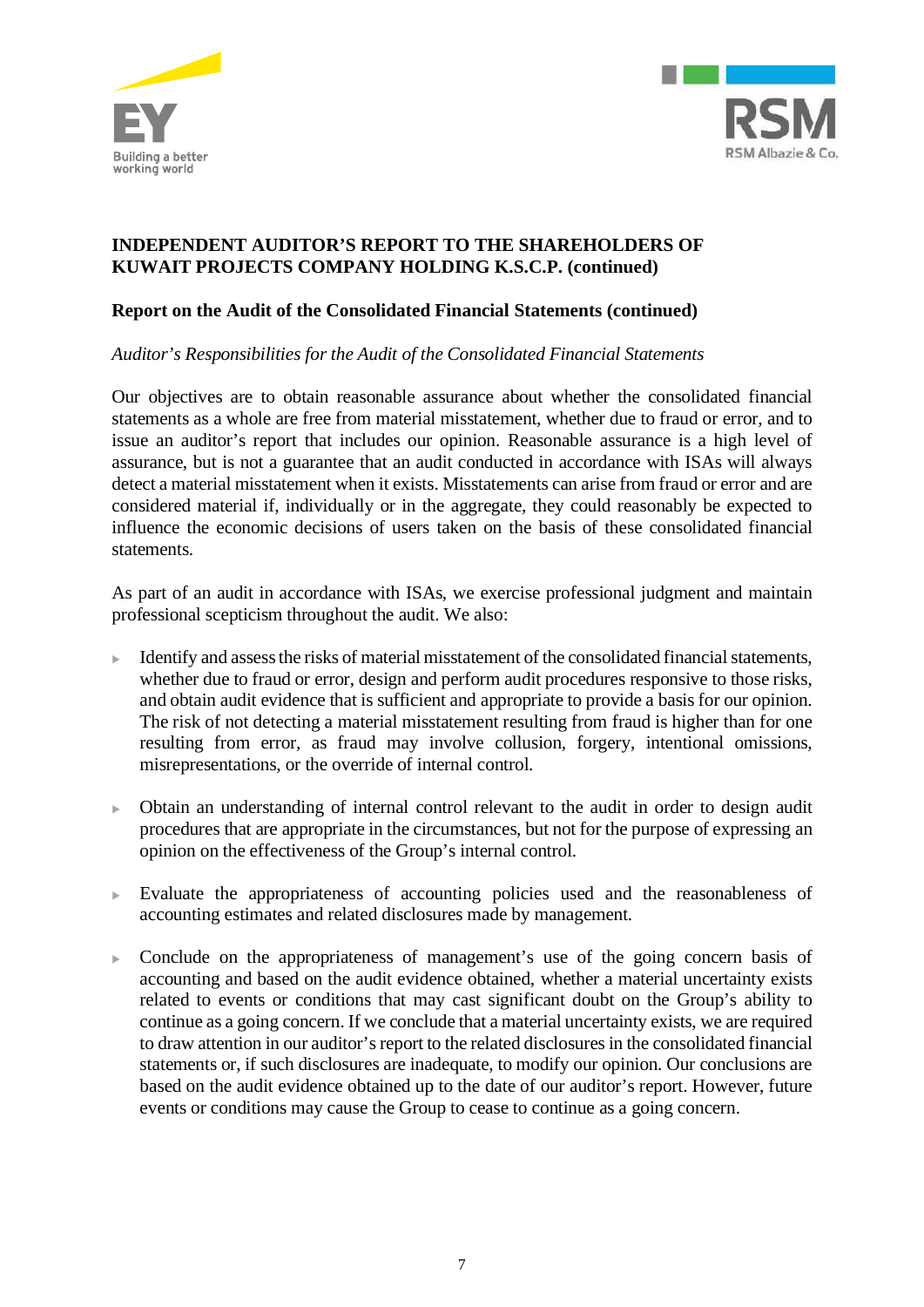



## **Report on the Audit of the Consolidated Financial Statements (continued)**

*Auditor's Responsibilities for the Audit of the Consolidated Financial Statements (continued)*

- $\blacktriangleright$  Evaluate the overall presentation, structure and content of the consolidated financial statements, including the disclosures, and whether the consolidated financial statements represent the underlying transactions and events in a manner that achieves fair presentation.
- <sup>u</sup> Obtain sufficient appropriate audit evidence regarding the financial information of the entities or business activities within the Group to express an opinion on the consolidated financial statements. We are responsible for the direction, supervision and performance of the Group audit. We remain solely responsible for our audit opinion.

We communicate with those charged with governance regarding, among other matters, the planned scope and timing of the audit and significant audit findings, including any significant deficiencies in internal control that we identify during our audit.

We also provide those charged with governance with a statement that we have complied with relevant ethical requirements regarding independence, and to communicate with them all relationships and other matters that may reasonably be thought to bear on our independence, and where applicable, related safeguards.

From the matters communicated with those charged with governance, we determine those matters that were of most significance in the audit of the consolidated financial statements of the current year and are therefore the key audit matters. We describe these matters in our auditors' report unless law or regulation precludes public disclosure about the matter or when, in extremely rare circumstances, we determine that a matter should not be communicated in our report because the adverse consequences of doing so would reasonably be expected to outweigh the public interest benefits of such communication.